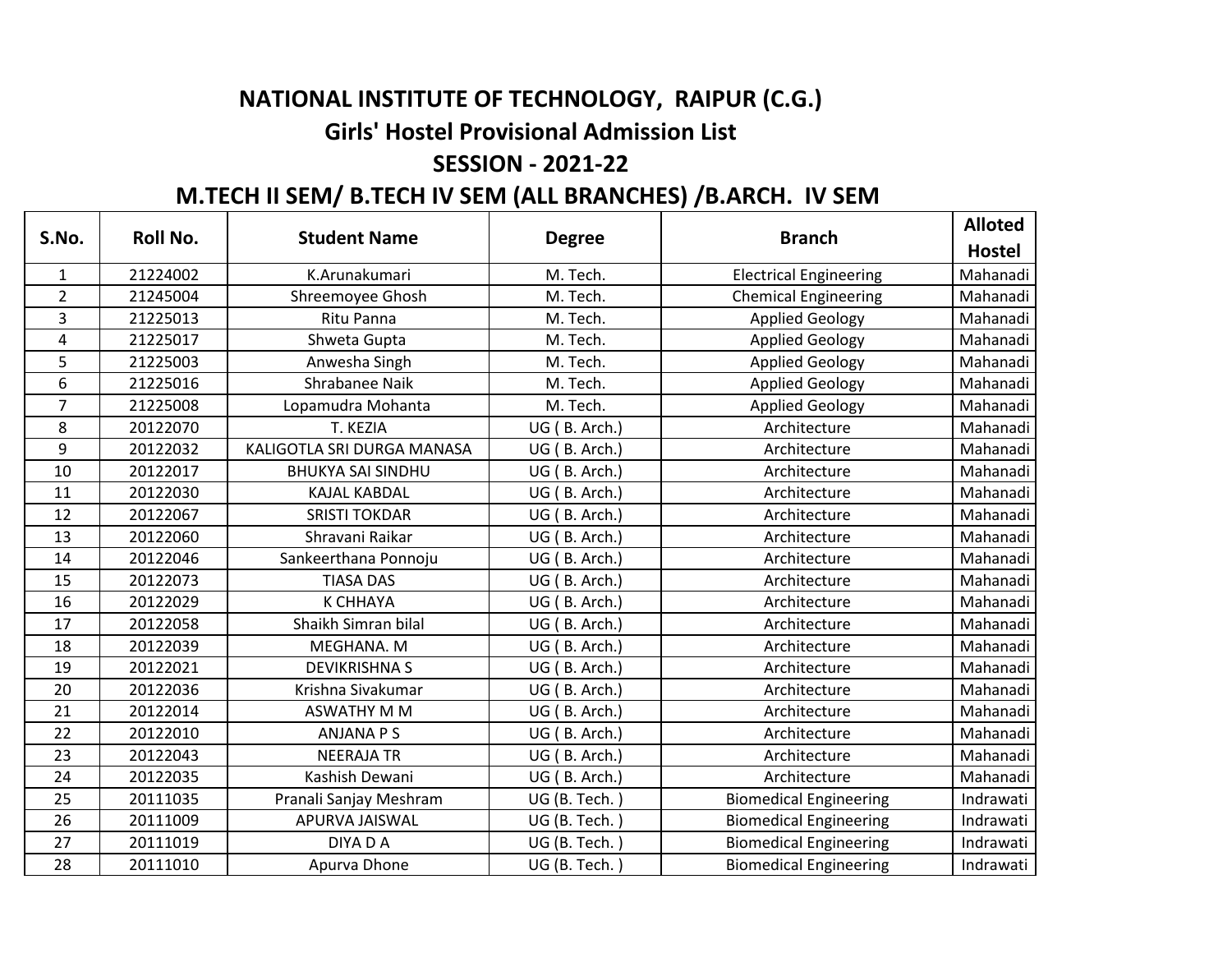| 29 | 20111028 | Jyotirmayee Kanjilal        | UG (B. Tech.) | <b>Biomedical Engineering</b>             | Indrawati |
|----|----------|-----------------------------|---------------|-------------------------------------------|-----------|
| 30 | 20111031 | Hemasri Indrani Kota        | UG (B. Tech.) | <b>Biomedical Engineering</b>             | Indrawati |
| 31 | 20111001 | Aditi Gajpal                | UG (B. Tech.) | <b>Biomedical Engineering</b>             | Indrawati |
| 32 | 20111008 | Anushree Banerjee           | UG (B. Tech.) | <b>Biomedical Engineering</b>             | Indrawati |
| 33 | 20112029 | Katam Sushma                | UG (B. Tech.) | Biotechnology                             | Indrawati |
| 34 | 20112035 | Maradana Prajna sri         | UG (B. Tech.) | Biotechnology                             | Indrawati |
| 35 | 20112010 | <b>ANJALI SHARMA</b>        | UG (B. Tech.) | Biotechnology                             | Indrawati |
| 36 | 20112041 | Munagala Pavani             | UG (B. Tech.) | Biotechnology                             | Indrawati |
| 37 | 20112019 | <b>SWARUPA BODA</b>         | UG (B. Tech.) | Biotechnology                             | Indrawati |
| 38 | 20113037 | Mano Pardhavi Dasari        | UG (B. Tech.) | <b>Chemical Engineering</b>               | Indrawati |
| 39 | 20113010 | Aral Bhagat                 | UG (B. Tech.) | <b>Chemical Engineering</b>               | Indrawati |
| 40 | 20113022 | G Manisha                   | UG (B. Tech.) | <b>Chemical Engineering</b>               | Indrawati |
| 41 | 20113040 | Muskan                      | UG (B. Tech.) | <b>Chemical Engineering</b>               | Indrawati |
| 42 | 20113003 | Aditi Nirala                | UG (B. Tech.) | <b>Chemical Engineering</b>               | Indrawati |
| 43 | 20113007 | Anupma Pal                  | UG (B. Tech.) | <b>Chemical Engineering</b>               | Indrawati |
| 44 | 20113012 | Arunima chandrakar          | UG (B. Tech.) | <b>Chemical Engineering</b>               | Indrawati |
| 45 | 20113058 | <b>SHALINI SINGH</b>        | UG (B. Tech.) | <b>Chemical Engineering</b>               | Indrawati |
| 46 | 20114065 | Vaishnavi Rewatkar          | UG (B. Tech.) | Civil Engineering                         | Indrawati |
| 47 | 20114039 | Vaishnavi Kethavath         | UG (B. Tech.) | <b>Civil Engineering</b>                  | Indrawati |
| 48 | 20114057 | Priyal Khandelwal           | UG (B. Tech.) | <b>Civil Engineering</b>                  | Indrawati |
| 49 | 20115032 | Gandikota Anjali            | UG (B. Tech.) | Computer Science & Engineering            | Indrawati |
| 50 | 20115018 | Ashwarya Dwivedi            | UG (B. Tech.) | Computer Science & Engineering            | Indrawati |
| 51 | 20115101 | <b>Sweety Bansal</b>        | UG (B. Tech.) | Computer Science & Engineering            | Indrawati |
| 52 | 20115042 | Jessica Pusam               | UG (B. Tech.) | Computer Science & Engineering            | Indrawati |
| 53 | 20115048 | Kodati Indhusri             | UG (B. Tech.) | <b>Computer Science &amp; Engineering</b> | Indrawati |
| 54 | 20115109 | Vemuri Suma Sree            | UG (B. Tech.) | <b>Computer Science &amp; Engineering</b> | Indrawati |
| 55 | 20115091 | Shilpa Sahu                 | UG (B. Tech.) | Computer Science & Engineering            | Indrawati |
| 56 | 20115035 | Gundabathula Rathna Madhuri | UG (B. Tech.) | <b>Computer Science &amp; Engineering</b> | Indrawati |
| 57 | 20115905 | Sonali Tiwari               | UG (B. Tech.) | <b>Computer Science &amp; Engineering</b> | Indrawati |
| 58 | 20115105 | Udisha Singh                | UG (B. Tech.) | Computer Science & Engineering            | Indrawati |
| 59 | 20115092 | Shivangi Shikha             | UG (B. Tech.) | <b>Computer Science &amp; Engineering</b> | Indrawati |
| 60 | 20115074 | Prachi Lokhande             | UG (B. Tech.) | Computer Science & Engineering            | Indrawati |
| 61 | 20115031 | Durgam Priyanka             | UG (B. Tech.) | <b>Computer Science &amp; Engineering</b> | Indrawati |
| 62 | 20115072 | Purnima Painkra             | UG (B. Tech.) | <b>Computer Science &amp; Engineering</b> | Indrawati |
| 63 | 20115901 | Adya Jha                    | UG (B. Tech.) | <b>Computer Science &amp; Engineering</b> | Indrawati |
| 64 | 20115066 | Neha sahu                   | UG (B. Tech.) | Computer Science & Engineering            | Indrawati |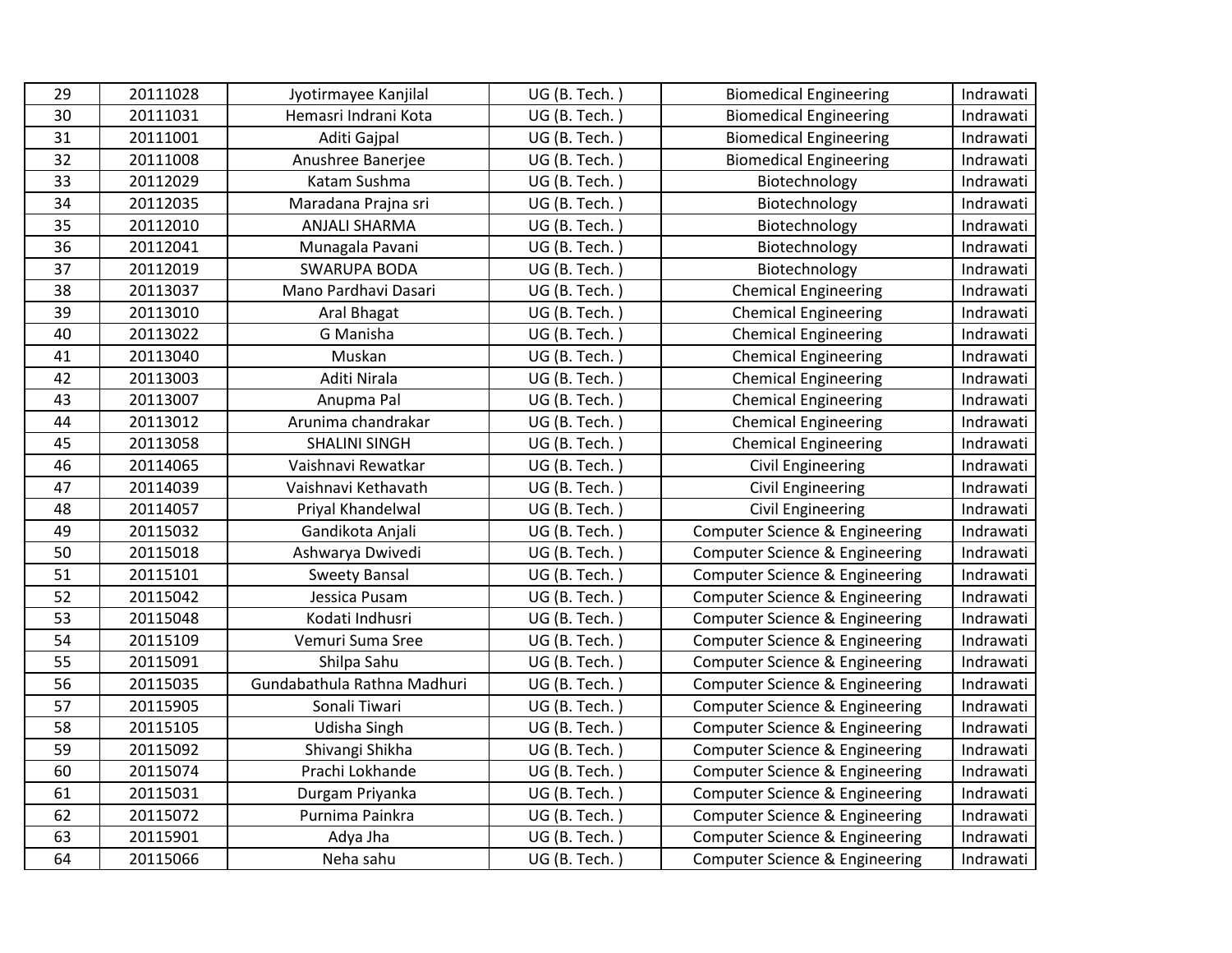| 65  | 20115052 | Lawanya Baghel        | UG (B. Tech.) | Computer Science & Engineering                    | Indrawati |
|-----|----------|-----------------------|---------------|---------------------------------------------------|-----------|
| 66  | 20115094 | Shreya Berikar        | UG (B. Tech.) | Computer Science & Engineering                    | Mahanadi  |
| 67  | 20117103 | TANGI vijayalakshmi   | UG (B. Tech.) | <b>Electrical Engineering</b>                     | Indrawati |
| 68  | 20117015 | Anuja Lingam          | UG (B. Tech.) | <b>Electrical Engineering</b>                     | Indrawati |
| 69  | 20117906 | Vishakha jha          | UG (B. Tech.) | <b>Electrical Engineering</b>                     | Indrawati |
| 70  | 20117091 | Shakshi Mittal        | UG (B. Tech.) | <b>Electrical Engineering</b>                     | Indrawati |
| 71  | 20117062 | Sumapriya             | UG (B. Tech.) | <b>Electrical Engineering</b>                     | Indrawati |
| 72  | 20117085 | RONGALI BHAVANA       | UG (B. Tech.) | <b>Electrical Engineering</b>                     | Indrawati |
| 73  | 20117067 | Paila Likhitha        | UG (B. Tech.) | <b>Electrical Engineering</b>                     | Indrawati |
| 74  | 20117070 | Pragati Agrawal       | UG (B. Tech.) | <b>Electrical Engineering</b>                     | Indrawati |
| 75  | 20117064 | Nidamaneni Sai sree   | UG (B. Tech.) | <b>Electrical Engineering</b>                     | Indrawati |
| 76  | 20117111 | Vineela Nallana       | UG (B. Tech.) | <b>Electrical Engineering</b>                     | Indrawati |
| 77  | 20117077 | Priyanshi Tiwari      | UG (B. Tech.) | <b>Electrical Engineering</b>                     | Indrawati |
| 78  | 20117069 | <b>NANDINI PATIL</b>  | UG (B. Tech.) | <b>Electrical Engineering</b>                     | Indrawati |
| 79  | 20117050 | lipakshi chandrakar   | UG (B. Tech.) | <b>Electrical Engineering</b>                     | Indrawati |
| 80  | 20117019 | Ayushi Pandey         | UG (B. Tech.) | <b>Electrical Engineering</b>                     | Indrawati |
| 81  | 20117107 | Tusharika arde        | UG (B. Tech.) | <b>Electrical Engineering</b>                     | Indrawati |
| 82  | 20117071 | Pragya Churendra      | UG (B. Tech.) | <b>Electrical Engineering</b>                     | Indrawati |
| 83  | 20116011 | Sai Prasanna Angajala | UG (B. Tech.) | lectronics and Communication Engineerin           | Indrawati |
| 84  | 20116066 | Rohitha Ravindra      | UG (B. Tech.) | lectronics and Communication Engineerin           | Indrawati |
| 85  | 20116037 | Chandrika Geddada     | UG (B. Tech.  | lectronics and Communication Engineerin           | Indrawati |
| 86  | 20116028 | Deepshikha Sharma     | UG (B. Tech.) | lectronics and Communication Engineerin           | Indrawati |
| 87  | 20116001 | Aanchal Sharma        | UG (B. Tech.) | lectronics and Communication Engineerin           | Indrawati |
| 88  | 20116034 | Garima Singh          | UG (B. Tech.) | lectronics and Communication Engineerin           | Indrawati |
| 89  | 20116100 | Surabhi Gupta         | UG (B. Tech.) | lectronics and Communication Engineerin           | Indrawati |
| 90  | 20116079 | Purvi Ghidora         | UG (B. Tech.) | lectronics and Communication Engineerin           | Indrawati |
| 91  | 20116024 | Chaparla Sadhvika     | UG (B. Tech.) | lectronics and Communication Engineerin           | Indrawati |
| 92  | 20116903 | Arkita Dam            | UG (B. Tech.) | lectronics and Communication Engineerin           | Indrawati |
| 93  | 20116093 | Shalini Kashyap       | UG (B. Tech.) | lectronics and Communication Engineerin           | Indrawati |
| 94  | 20116047 | Kancharla Sai Harini  | UG (B. Tech.) | lectronics and Communication Engineerin           | Indrawati |
| 95  | 20116085 | Reddi keerthi         | UG (B. Tech.) | lectronics and Communication Engineerin           | Indrawati |
| 96  | 20116097 | Smita Prajapati       | UG (B. Tech.) | lectronics and Communication Engineerin           | Indrawati |
| 97  | 20116101 | Tanvi Khedkar         | UG (B. Tech.  | lectronics and Communication Engineerin           | Indrawati |
| 98  | 20116905 | Palak Singh           | UG (B. Tech.) | lectronics and Communication Engineerin           | Indrawati |
| 99  | 20116904 | Mansi Dubey           | UG (B. Tech.) | lectronics and Communication Engineerin           | Indrawati |
| 100 | 20116046 | Chaitali Jadhav       | UG (B. Tech.) | lectronics and Communication Engineerin Indrawati |           |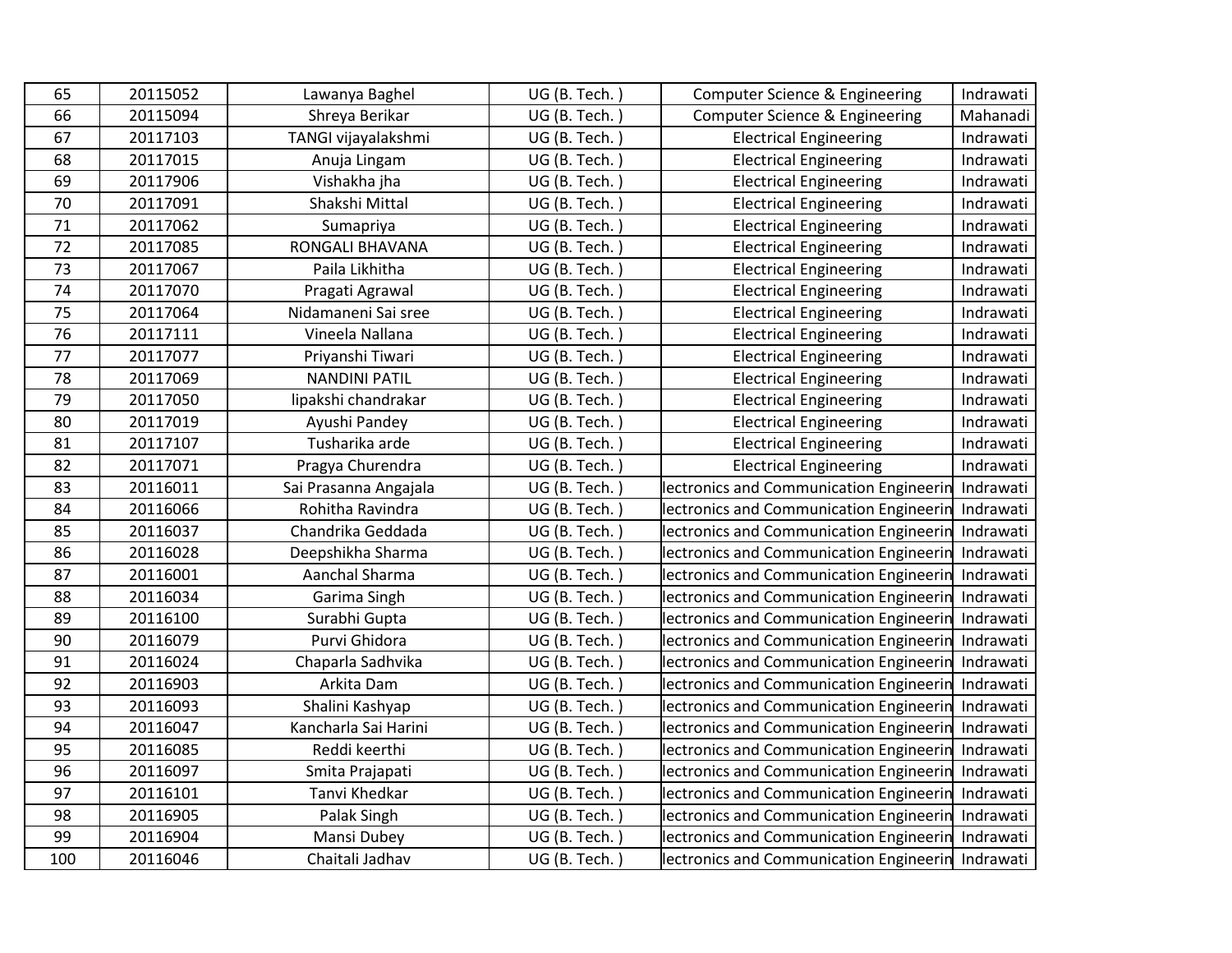| 101 | 20118079 | Roshini Chouhan             | UG (B. Tech.) | <b>Information Technology</b>                 | Indrawati |
|-----|----------|-----------------------------|---------------|-----------------------------------------------|-----------|
| 102 | 20118102 | Sumona Sarkar               | UG (B. Tech.) | <b>Information Technology</b>                 | Indrawati |
| 103 | 20118068 | Prachi Nagdeve              | UG (B. Tech.) | <b>Information Technology</b>                 | Indrawati |
| 104 | 20118061 | Nikhitha Bandari            | UG (B. Tech.) | <b>Information Technology</b>                 | Indrawati |
| 105 | 20118005 | <b>ALKA SINGH</b>           | UG (B. Tech.) | <b>Information Technology</b>                 | Indrawati |
| 106 | 20118058 | Neha Gaikwad                | UG (B. Tech.) | <b>Information Technology</b>                 | Indrawati |
| 107 | 20118901 | Anushka Pant                | UG (B. Tech.  | <b>Information Technology</b>                 | Indrawati |
| 108 | 20118039 | Garlapati Sindhu            | UG (B. Tech.) | <b>Information Technology</b>                 | Indrawati |
| 109 | 20118027 | Bitla Siri Chandana         | UG (B. Tech.) | <b>Information Technology</b>                 | Indrawati |
| 110 | 20118071 | Priya Choudhary             | UG (B. Tech.) | <b>Information Technology</b>                 | Indrawati |
| 111 | 20119053 | Madhu Kumari Ratre          | UG (B. Tech.) | <b>Mechanical Engineering</b>                 | Indrawati |
| 112 | 20119091 | Shail Kumari                | UG (B. Tech.  | <b>Mechanical Engineering</b>                 | Indrawati |
| 113 | 20119042 | Oshma bhuvana sri Kantipudi | UG (B. Tech.) | <b>Mechanical Engineering</b>                 | Indrawati |
| 114 | 20119068 | Prasanna K                  | UG (B. Tech.) | <b>Mechanical Engineering</b>                 | Indrawati |
| 115 | 20119040 | K.susmithasen               | UG (B. Tech.) | <b>Mechanical Engineering</b>                 | Indrawati |
| 116 | 20119002 | Adari Dimple Sai            | UG (B. Tech.) | <b>Mechanical Engineering</b>                 | Indrawati |
| 117 | 20119084 | S.Deekshitha                | UG (B. Tech.) | <b>Mechanical Engineering</b>                 | Indrawati |
| 118 | 20119111 | Yamini Sirmour              | UG (B. Tech.) | <b>Mechanical Engineering</b>                 | Indrawati |
| 119 | 20119020 | <b>BIJJAM CHAITANYA</b>     | UG (B. Tech.  | <b>Mechanical Engineering</b>                 | Indrawati |
| 120 | 20119012 | Anusha Seera                | UG (B. Tech.) | <b>Mechanical Engineering</b>                 | Indrawati |
| 121 | 20119056 | Manda Sai Mahathi Srikari   | UG (B. Tech.) | <b>Mechanical Engineering</b>                 | Indrawati |
| 122 | 20120031 | Bhulakshmi Galavilli        | UG (B. Tech.) | <b>Metallurgical and Material Engineering</b> | Indrawati |
| 123 | 20120062 | Meghana nimmaka             | UG (B. Tech.) | Metallurgical and Material Engineering        | Indrawati |
| 124 | 20120102 | VAISHALI                    | UG (B. Tech.) | Metallurgical and Material Engineering        | Indrawati |
| 125 | 20120052 | Mitali bhattad              | UG (B. Tech.) | Metallurgical and Material Engineering        | Indrawati |
| 126 | 20120054 | Muddada Anusha              | UG (B. Tech.) | Metallurgical and Material Engineering        | Indrawati |
| 127 | 20120044 | <b>KOPPOLU SAHASRA</b>      | UG (B. Tech.) | Metallurgical and Material Engineering        | Indrawati |
| 128 | 20120039 | K. Uha Rani                 | UG (B. Tech.) | Metallurgical and Material Engineering        | Indrawati |
| 129 | 20120051 | <b>MANSI KUMARI</b>         | UG (B. Tech.) | Metallurgical and Material Engineering        | Indrawati |
| 130 | 20120077 | Rashi Ahuja                 | UG (B. Tech.  | Metallurgical and Material Engineering        | Indrawati |
| 131 | 20120912 | Surabhi Singh               | UG (B. Tech.) | Metallurgical and Material Engineering        | Indrawati |
| 132 | 20120093 | Soundarya Kose              | UG (B. Tech.  | Metallurgical and Material Engineering        | Indrawati |
| 133 | 20120099 | Tanushree Acharya           | UG (B. Tech.) | <b>Metallurgical and Material Engineering</b> | Indrawati |
| 134 | 20120901 | Akriti Singh                | UG (B. Tech.) | Metallurgical and Material Engineering        | Indrawati |
| 135 | 20120063 | Nisha Uike                  | UG (B. Tech.) | Metallurgical and Material Engineering        | Indrawati |
| 136 | 20120054 | Muddada Anusha              | UG (B. Tech.) | Metallurgical and Material Engineering        | Indrawati |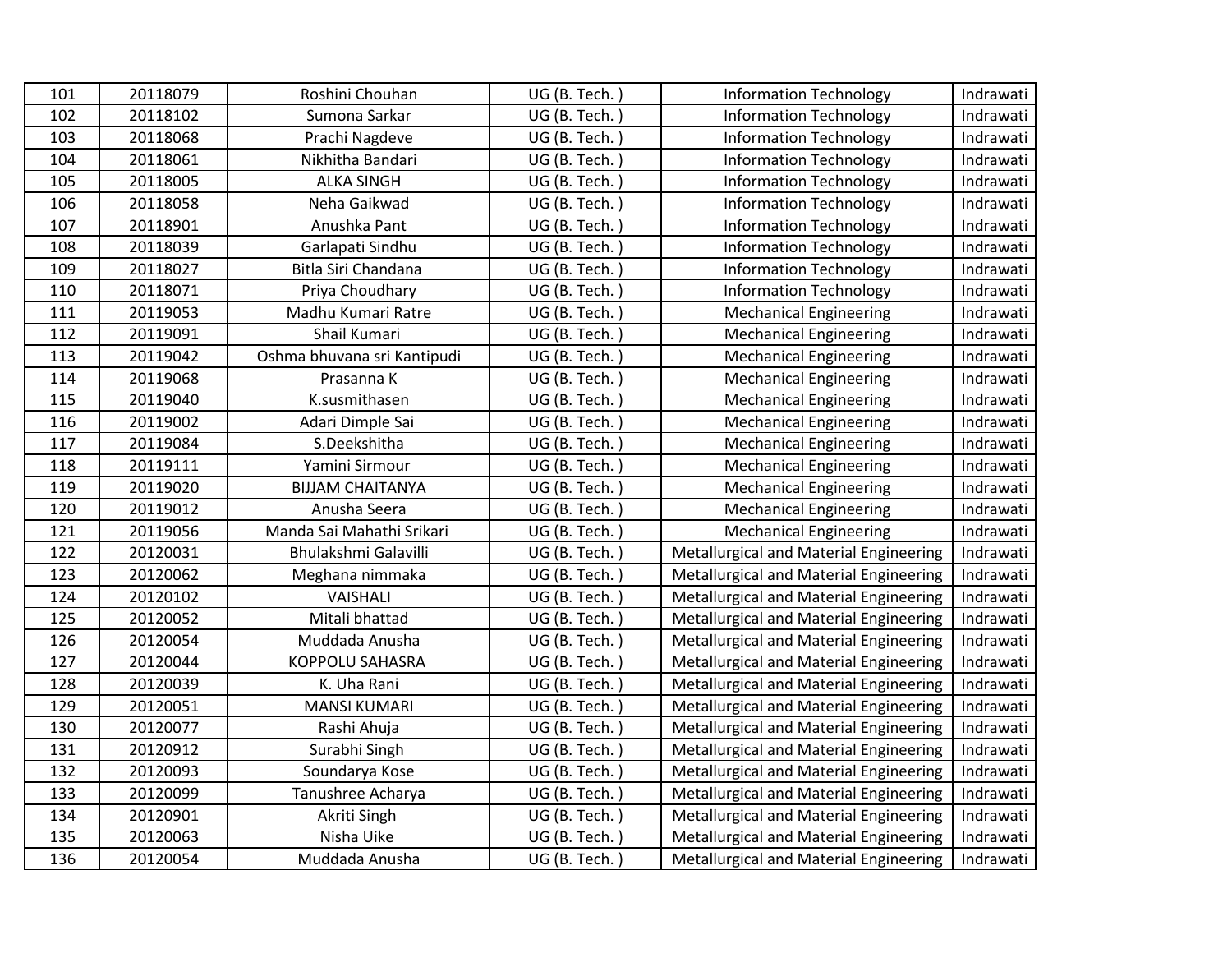| 137 | 20120043 | Kondra sai naga devi  | UG (B. Tech.) | Metallurgical and Material Engineering | Indrawati |
|-----|----------|-----------------------|---------------|----------------------------------------|-----------|
| 138 | 20120104 | Vanshika Gupta        | UG (B. Tech.) | Metallurgical and Material Engineering | Indrawati |
| 139 | 20121054 | Neha suresh Yednurwar | UG (B. Tech.) | Mining Engineering                     | Indrawati |
| 140 | 20121081 | Sonali Pawar          | UG (B. Tech.) | Mining Engineering                     | Indrawati |
| 141 | 20121068 | Rashika sahu          | UG (B. Tech.) | <b>Mining Engineering</b>              | Indrawati |
| 142 | 20121064 | Priyanshi Agrawal     | UG (B. Tech.) | Mining Engineering                     | Indrawati |
| 143 | 20121012 | Anjali Tiwari         | UG (B. Tech.) | Mining Engineering                     | Indrawati |

NOTE:

1. As notified earlier (Notice No. Dean, AA/2022/Q1-22 dated February 15, 2022), the admission is for this semester only and the students will have to vacate their rooms **latest by June15, 2022**.

2.The students reporting at time other than working hours i.e. 10:00 AM to 6:00 PM should inform the respective Matrons in advance. For any emergency,the student can contact to matrons on the following numbers: Mrs. Deepika Sharma Matron, Indrawati Hostel 07987365212 and Mrs. Haripriya Matron,

3. The Hostel management will provide bed, study table, chair and almirah to every student. However, students have to arrange mattress, bucket, etc. by their own.

4. Students should pay mess advance fee along with hostel fee before reporting to hostel as per Dean notice. 5.At the reporting time the students have to submit copies of Vaccination certificate, Fee receipts, Self declaration and Undertaking by the student,Undertaking of Parent/Guardian desirous of attending offline 6. If fee is not paid before reporting the hostel, the allotment will be automatically cancelled.

[7.Please fill](https://forms.gle/DMpNf9QDLoANBgx86) the following Google form for admission in hostel latest by 18.03.2022 before 5:00 PM: https://forms.gle/DMpNf9QDLoANBgx86

[8.After fillin](https://chat.whatsapp.com/HsrVlop1v523IVMvbAAixP)g the google form All the students are adviced to join Girls Hostel Whatsapp Group: https://chat.whatsapp.com/HsrVlop1v523IVMvbAAixP for [any further](https://chat.whatsapp.com/HsrVlop1v523IVMvbAAixP) discussion.

9.Fee details are as following:

| Part | <b>Hostel</b> | Feel | <b>Total Amount, Rs.</b> | <b>Mode of Payment</b> |
|------|---------------|------|--------------------------|------------------------|
|      | detail        |      |                          |                        |